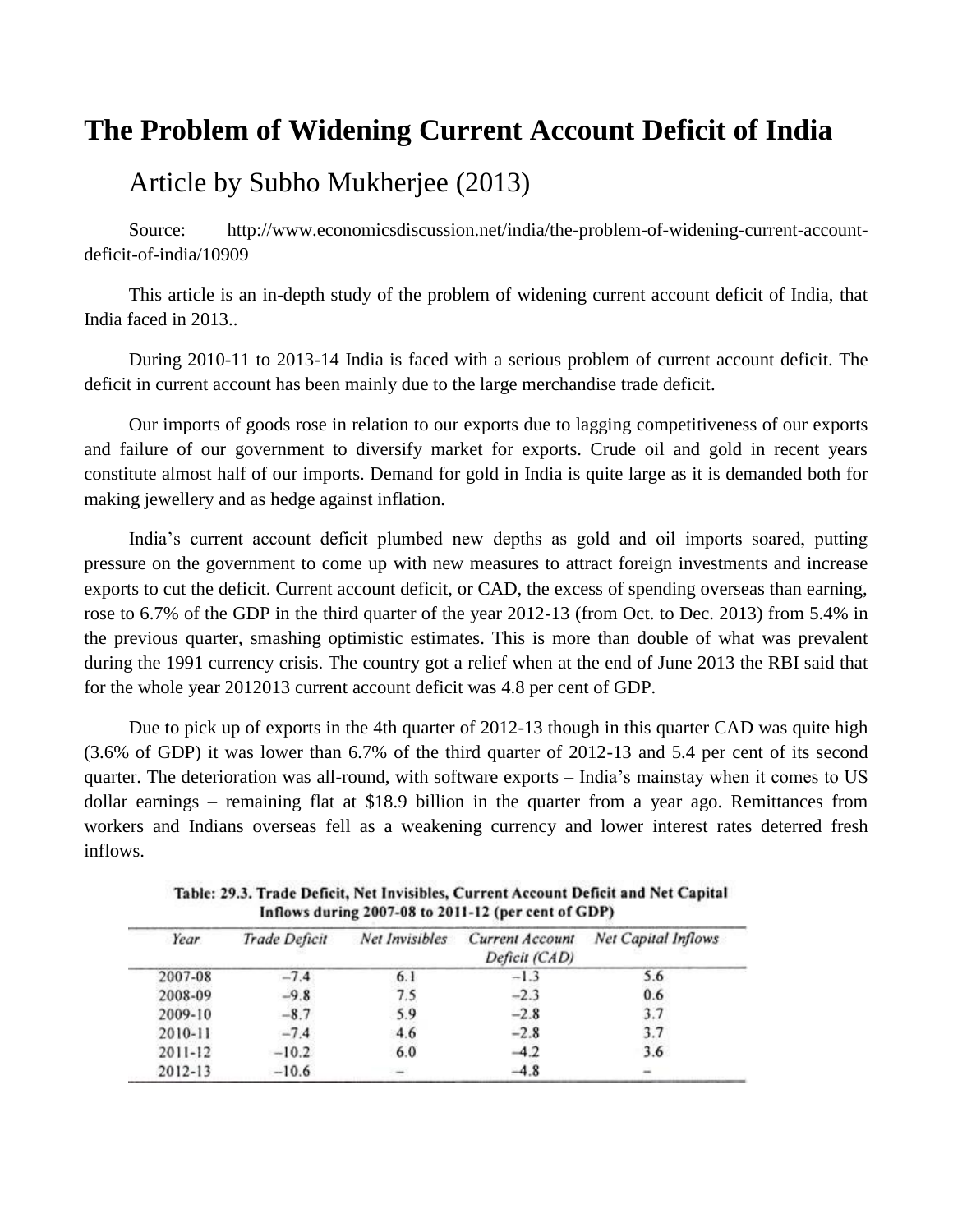Current account deficit for the financial year (2012-13) still works out to be record of high 4.8 per cent of GDP indicating that the economy is still not out of the woods on the external front. The high CAD essentially reflects the fact that export earnings fall short of the huge import bill. It will be observed from the Table 29.1 that net invisible (which represent net exports of services is positive throughout). It is therefore on account of trading in goods that shows a large deficit and is responsible for overall current account deficit.

| Table 29.1. India's Balance of Payments on Current Account | (in Billion US \$) |                                                 |          |          |          |          |                   |                          |
|------------------------------------------------------------|--------------------|-------------------------------------------------|----------|----------|----------|----------|-------------------|--------------------------|
| S.No.<br>Items                                             |                    | 2005-06 2006-07 2007-08 2008-09 2009-10 2010-11 |          |          |          |          |                   | $11 - 12$ $12 - 13$      |
| 1. Exports                                                 | 105.1              | 128.9                                           | 166.2    | 189.0    | 182.2    | 256.2    |                   | 309.8 305.6              |
| 2. Imports                                                 | 157.1              | 190.7                                           | 257.6    | 307.6    | 300.6    | 383.5    |                   | 499.5 502-2              |
| 3. Trade Balance                                           | $-52.0$            | $-61.8$                                         | $-91.5$  | $-118.6$ | $-118.4$ | $-127.3$ | $-189.9 - 195.7$  |                          |
|                                                            | $(-6.2)$           | $(-6.5)$                                        | $(-7.4)$ | $(-9.8)$ | $(-8.6)$ | $(-7.8)$ | $(-10.1)(-10.6)$  |                          |
| 4. Invisibles (Net)                                        | 42.0               | 52.2                                            | 75.7     | 89.9     | 79.9     | 79.3     | 111.6             | $\overline{\phantom{a}}$ |
| (i). Non-factor Services                                   | 23.2               | 29.5                                            | 38.9     | 49.6     | 35.7     | 44.1     | 64.1              | ÷                        |
| (ii). Investment Income                                    | $-5.9$             | $-7.2$                                          | $-5.1$   | $-4.0$   | $-8.0$   | $-17.9$  | $-16.0$           | $\overline{\phantom{a}}$ |
| (iii). Private Transfers                                   | 24.5               | 29.8                                            | 41.7     | 44.6     | 52.3     | 53.1     | 63.5              | $\overline{\phantom{a}}$ |
| 5. Goods and Services Balance                              | $-28.7$            | $-32.3$                                         | $-52.6$  | $-69.0$  | $-83.0$  | $-83.2$  | $-125.7 - 130.7$  |                          |
| 6. Current Account Balance (Net) -10.0                     |                    | $-9.6$                                          | $-15.7$  | $-28.7$  | $-38.4$  | $-48.1$  | $-78.2 - 87.8$    |                          |
|                                                            | $(-1.2)$           | $(-1.0)$                                        | $(-1.3)$ | $(-2.4)$ | $(-2.8)$ | $(-2.7)$ | $(-4.2)$ $(-4.8)$ |                          |

It is worth mentioning that huge dependence on imports of certain items such as oil, coal and gold is the major reason for the large current account deficit. As a result of huge current account deficit, rupee came under pressure since a large current account deficit implies more demand for US dollars for excess of imports over exports.

This resulted in sharp depreciation of rupee from June 2013 when value of the Indian rupee to a US dollar fell from about Rs. 56 to a dollar in the first week of June to over Rs. 60.73 to a dollar on June 26, 2013, further to Rs. 61.21 to a US dollar on July 8, 2013, a 10 per cent decline in the value – rupee is a single month. As a result of capital outflows and uncertainty in Government policy, depreciation of rupee continued and it fell to Rs. 66 to a dollar on Aug. 16, 2013 and hit the record level of RS. 68.8 On August 28, 2013.

The outflow of capital is taking place partly because of large current account deficit hurting the foreign investor confidence for investment in the Indian economy and also the announcement of the governor of the US Federal Reserve about reducing the "quantitative easing" (QE) following the signs of the recovery of the American economy prompted the foreign portfolio investors to withdraw from the debt and equity markets in the month of May and June 2013 of India for safe investment in the US. Around \$7 billion were pulled out from the Indian debt and equity markets in the months of May end June 2013 and this not only resulted in crash in India"s stock market but also further raised the demand for dollars.

As a result, the rupee fell below Rs. 68 to a US dollar on Aug. 28, 2013 despite the intervention by the RBI to stall the process of more depreciation by selling US dollars from its reserves. However, with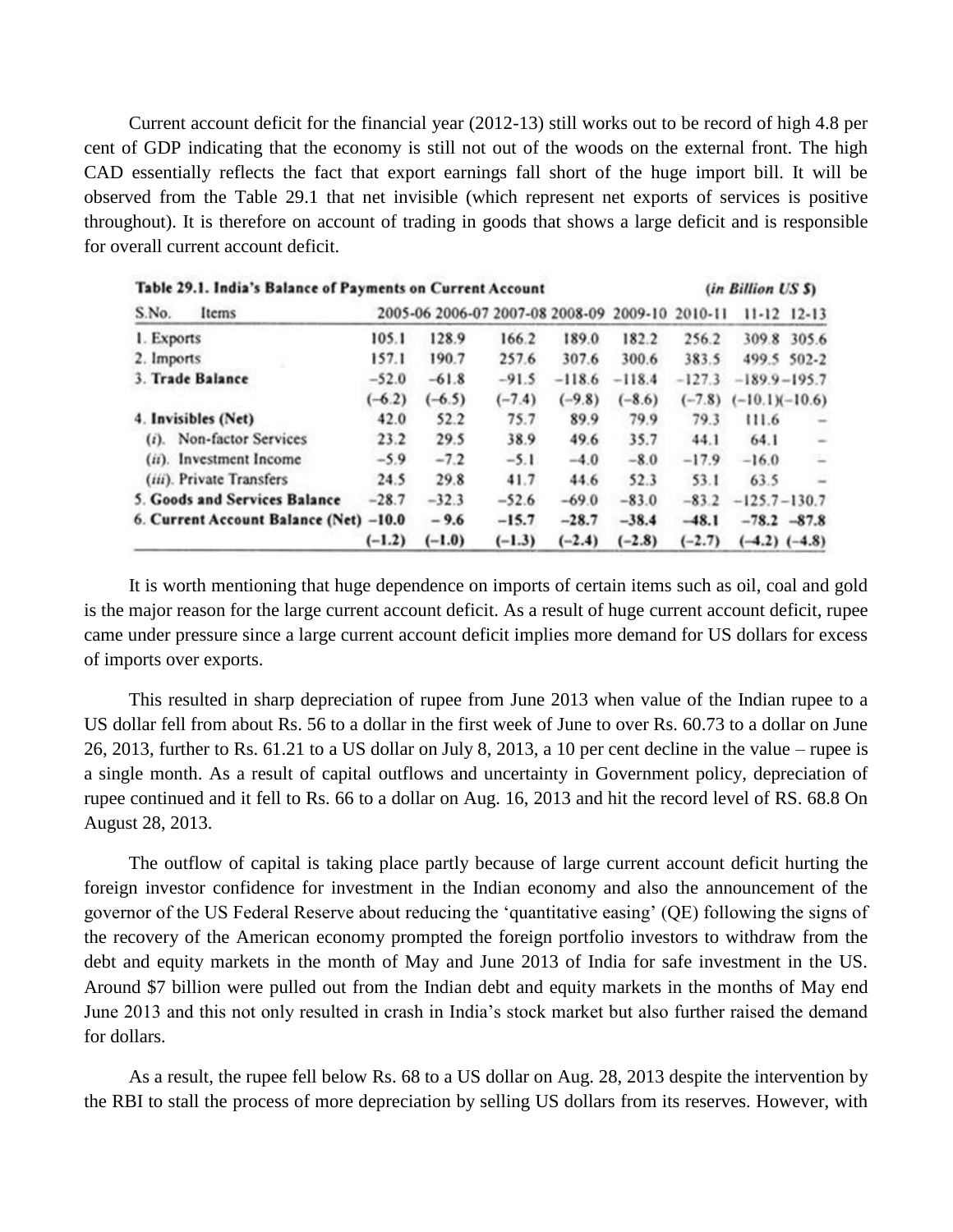the postponement of unwinding of quantitative easing by the US Federal Reserve, rupee rose to around Rs. 62 to a US dollar at end September 2013.

The Indian government also tried to reduce current account deficit by raising import duty on gold from first 6 per cent to 8 per cent and then to 10 per cent. Further, the government is also wooing foreign investment by raising the caps (i.e., upper limits) on foreign direct investment (FDI) in various sectors of the economy such as telecom, oil refineries, defense production, insurance.

Recall that FDI is a stable source of foreign capital that can help to finance the current account deficit. Further, the government is hoping that since rate of return in India is higher than that in the US and European countries, even portfolio capital by FII which is now flowing out will ultimately return to India.

The basic solution to our widening current account deficit is to frame economic policies that improve productivity of our manufacturing sector substantially so that their exports may be increased. Over the years manufacturing exports have struggled while service exports have surged.

To boost manufacturing exports we need better infrastructure such as adequate availability of power, good ports, good highways, relaxation of rigid labour laws, lower transaction costs in terms of lesser paper works, quick environment clearances of projects so that projects are not stalled for a long period. The government should also guide exporters to diversify into new markets, for example, in African nations where growth is strong.

The large current account deficit poses a great challenge for the Indian economy to tackle it. If foreign investment, direct and portfolio is not coming in adequate quantity we will use our own foreign exchange reserves to finance CAD. However, these foreign exchange reserves are available only in a limited quantity.

In August 2013, foreign exchange reserves of only \$285 billion were available which was sufficient to cover only 7 months of imports. Thus, to solve the problem of CAD, either we have to attract sufficient foreign capital inflows or we have to cut our imports if we fail to expand our exports.

Two types of measures to solve the problem of current account deficit must be distinguished. First type of measures is to find ways of financing current account deficit which in recent years has become much larger than the comfort level of 2.5% of GDR The second type of measures is to reduce this current account deficit (CAD) by increasing exports and curtailing imports.

We first discuss the second type of measures. In recent years the imports of gold have largely risen adding to the current account deficit. The imports of gold have to be reduced. In 2009-10 we imported about \$30 billion of gold and silver. Before that it was \$22 – \$24 billion of which about \$7 billion was re-exported as jewellery. Financing that was not a problem but when imports of gold went up to \$62 billion in 2011-12 it became a problem.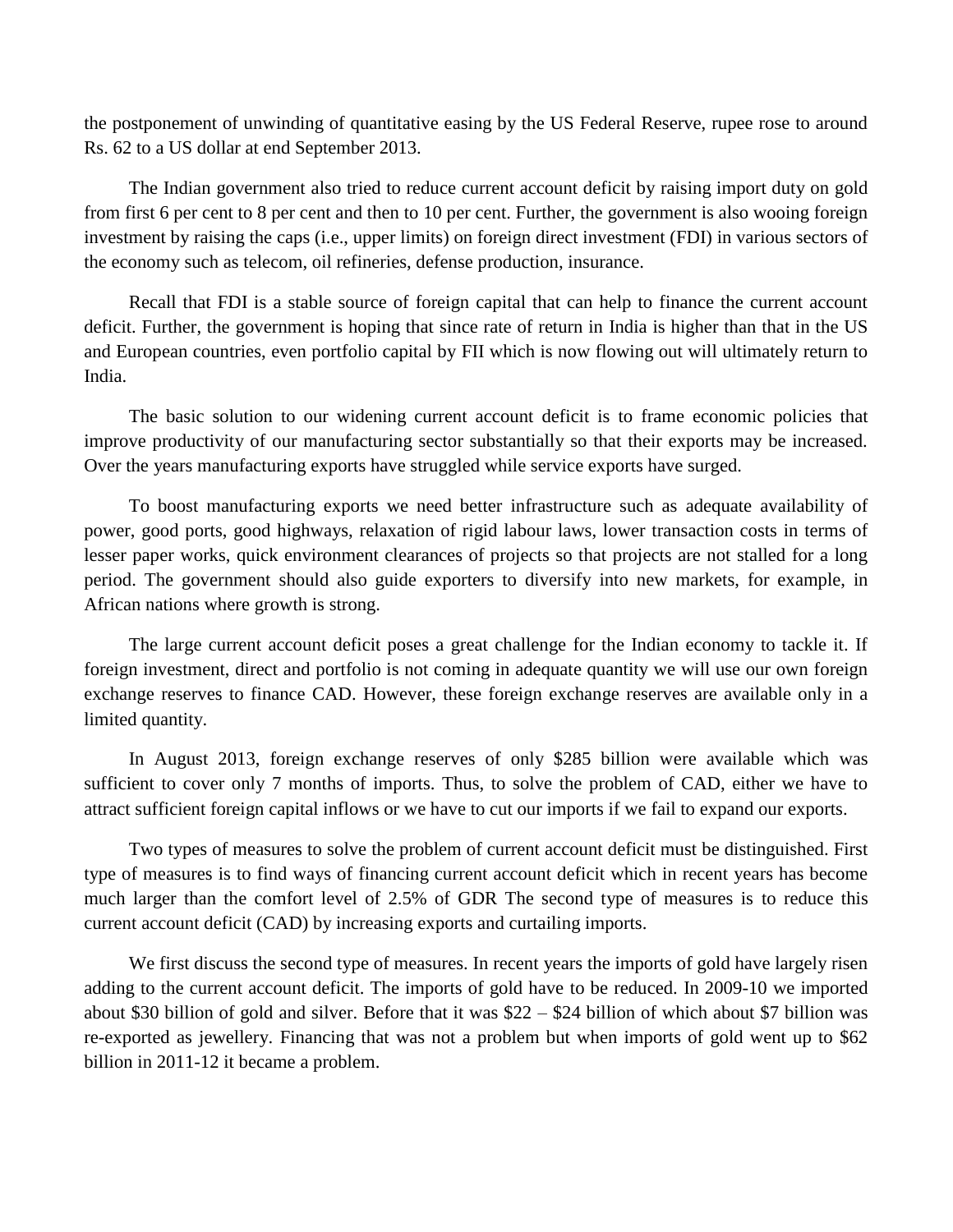In 2011-12 and 2012-13, a large part of imports of gold had gone into gold coins and biscuits. Even banks were selling gold coins to the public. The many households buy these coins and biscuits as hedge against inflation. Therefore, it was necessary to reduce the imports of gold. Finance Minister raised the import duty on gold first from 6% to 8% and then 8% to 10% to discourage the imports of gold.

The RBI also made the imports of gold tougher The RBI announced that 20% of imports of gold by businessmen must be exported in the form of jewellery. If any importer of gold fails to export 20% of its imports of gold, he would he debarred from importing any more gold. This would have a dual effect. On the one hand, 20% export condition will lower imports of gold, on the other hand it would encourage exports of gold jewellery. This will help in reducing current account deficit.

Further, our exports of iron has been drastically reduced because of restrictions on mining of iron as there was a lot of corruption and violation of law regarding mining. To reduce current account deficit these mining restrictions on iron have to be relaxed so that their exports are increased. Similarly, our imports of coal have significantly increased that have led to the widening of current account deficit.

The government allotted quotas of coal mining to those who had no experience of mining coal and there has been coal scam involving thousands of crores which has worsened domestic coal- supply scenario. We must improve our policy on coal mining so that larger requirements of coal should be met by domestic production. Our Finance Minister rightly says that "the only way to contain CAD is to increase the domestic production of oil and coal and restrain the consumption of gold".

Further, a lot of foreign exchange is used for importing electronic goods such as laptops, desktops, smart phones, mobiles, their imports must be curbed by imposing heavy import duties and also through some suitable way of quantitative restrictions such as adopted in case of gold (Note that outright quantitative restrictions on imports of goods are not permitted under WTO rules. To promote overall exports, 3% subsidy on interest has been announced on exports. This is a step in right direction.

Now we turn to explain the ways of financing current account deficit (CAD). Our present stock of foreign exchange reserves (\$ 281 billion) are insufficient to meet the current account deficit as they only cover 7 months of imports. Besides, we have to use them to payback our short-term loans taken from abroad which mature in a year. It is therefore important to finance CAD than to draw upon foreign exchange reserves.

We have been relying on capital inflows by FIIs, which are quite volatile and unstable. Therefore, to attract foreign direct investment (FDI), government has recently raised the caps (i.e., limits) on FDI in various industries such as telecom, oil refineries, defence production, insurance and make its entry easier by permitting a large percentage of FDI through automatic route, that is, without the approval of Foreign Investment Promotion Board (FIPB).

The economic growth dipped to a decade low of 5% in 2012-13 and FDI inflows during 2012-13 declined by 38% to \$22.42 billion. Despite all odds the government was able to finance CAD and also